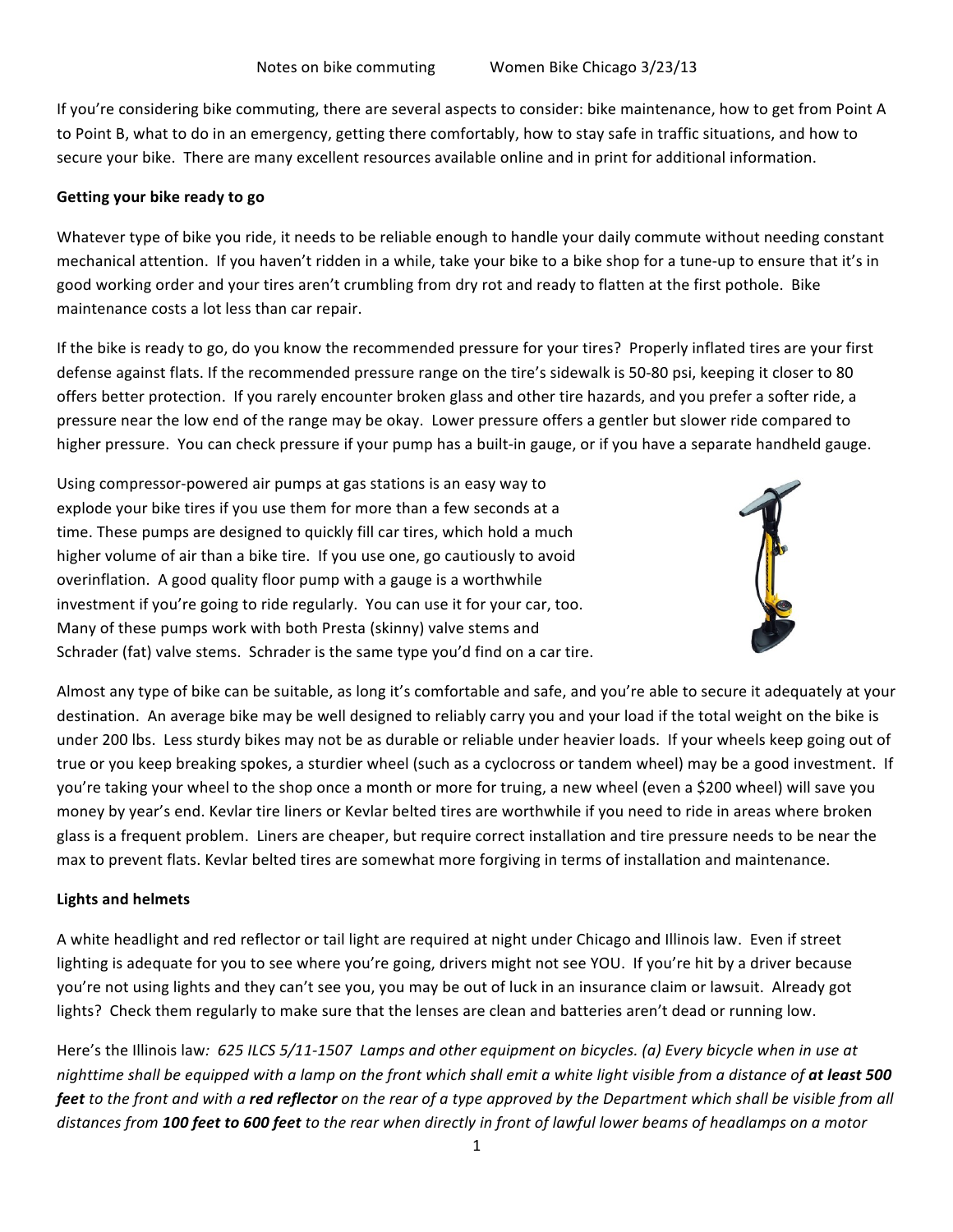*vehicle. A lamp emitting a red light visible from a distance of 500 feet to the rear may be used in addition to the red* reflector.

## http://lawyerjimfreeman.com/blog/2007/09/01/headlights-and-law

Helmets aren't required by law, but they're a good precaution, given the traffic and pavement conditions we often face. There's a wide variety of styles available, from sporty to stylish. No matter how careful and capable you are as a cyclist, it only takes one second of inattention, one pothole you don't see, or one careless driver. Helmets are cheap insurance against what a head injury could cost you.

### **Carrying stuff**

Many of us start out carrying stuff in a backpack. It's a reliable, simple solution, but it can make you sweaty and affect your balance if the load is heavy enough. Panniers and other bike-mounted bags lower your center of gravity, making your ride more stable and less sweaty. There are many different options available at a variety of price points. Waterproof models are great, but if you can't afford them or don't regularly need that feature, wrapping your stuff in plastic bags or baggies inside a non-waterproof bag works, too. Rain covers are available for some bags. An open-top grocery pannier can serve multiple needs.



### **Comfort**

If your ride is 5 miles or less, you may be able to ride comfortably in your work clothes without getting sweaty. Longer rides are easier in casual, breathable clothes – either bike specific or something without heavy seams that may chafe and cause irritation. Having a water bottle handy will help keep you more comfortable during and after your commute. Here's a good resource on clothing and other aspects of bike commuting: http://www.activetrans.org/tricks-tips

### **Look'first**

Some cyclists prefer looking over their shoulder. Mirrors can be useful for seeing what's approaching without completely taking your eyes off the road ahead – and potential pothole and dooring situations. Doing both before making a lane change or turn is a smart way to avoid crashes. Different types of mirrors are available, mountable on your glasses, helmet or handlebars. Convex mirrors offer a wider viewing angle than flat ones. They can make cars appear further away than they actually are, so there's a slight learning curve. Using a combination of mirror and looking back offers the most information. This is similar to using rearview and side mirrors in a car in combination with turning your head to look – completing the view that's partially obstructed by blind spots. If you see a driver gaining on you who seems distracted, a quick friendly wave can get them to notice you and avoid hitting you.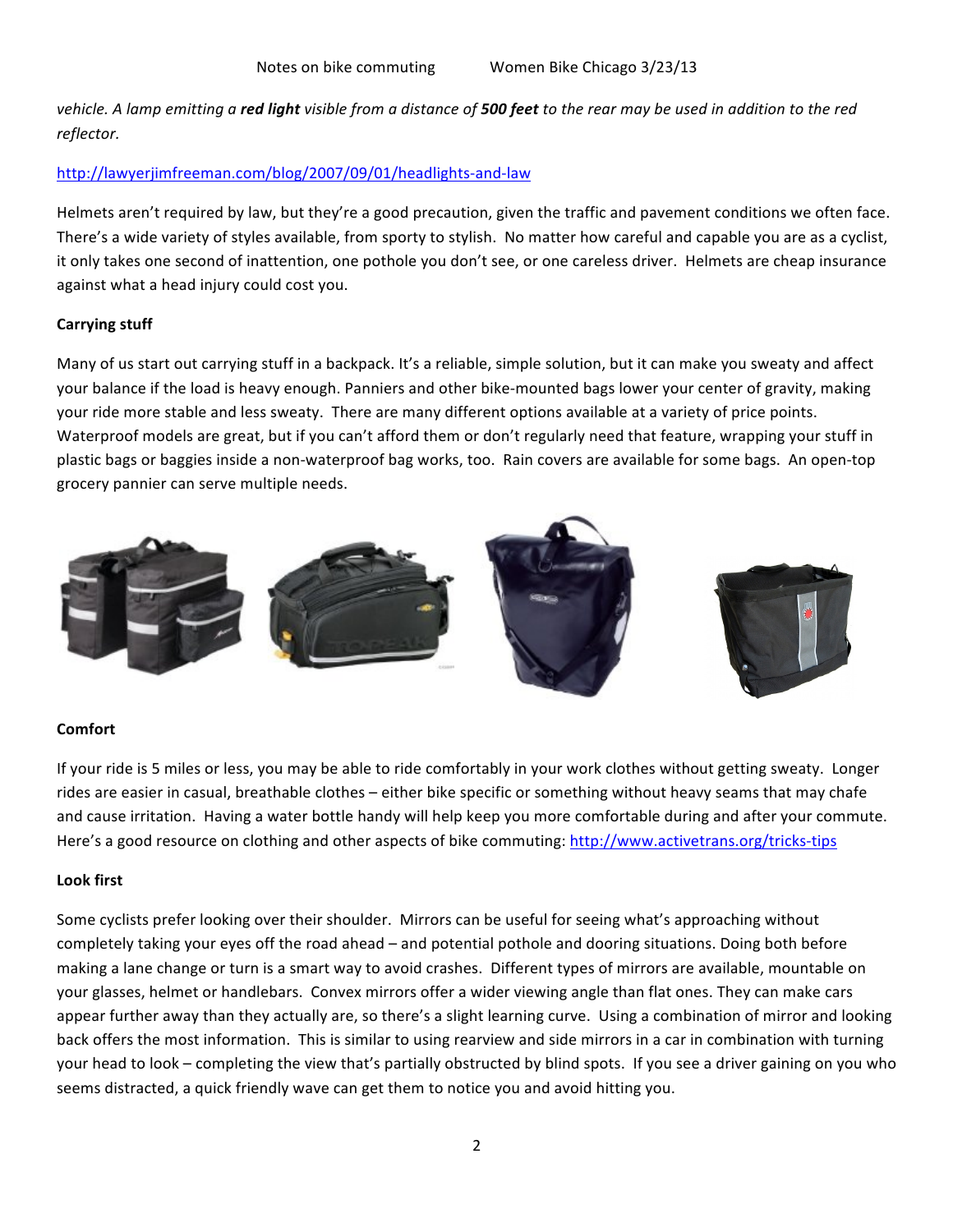

### **Choosing'a'route**

There is no one perfect route for every cyclist. Your best route may be very different from where you'd go if you were driving a car or riding a bus. Scouting out potential routes on the weekend may be easier and less stressful than trying a route for the first time on a workday. A weekend trip won't offer the same traffic conditions, but not having to arrive at a specific time will allow you to look at alternatives if your first idea didn't quite work. It will give you an approximate idea of how much time to allow for your actual commute.

Routes with fewer left turns offer fewer conflict points and reduce your chances of an accident. If you're riding on quieter streets, make sure they have stop lights or all-way stop signs at major streets so you can cross safely without long waits. Sometimes different morning and evening traffic patterns, one-way streets, left turns or street closures may make different routes to and from your destination a good idea. Starting out on quieter streets allows a little time for your muscles to warm up, making the rest of your ride more comfortable.

If you have a choice between a street where dooring is a significant risk and a nearby street where there's space to avoid the door zone, opt for the lower risk when possible. On streets where stoplights are timed for a green wave at speeds of 20 mph or less, you'll need to stop less often, making your trip faster and less tiring, with fewer conflicts at intersections. Most accidents happen where traffic intersects – at driveways, alleys or street intersections. Being aware of all approaching traffic is a good first step to avoid collisions. http://en.wikipedia.org/wiki/Door\_zone\_Find a route that offers you an acceptable balance between safety and travel time.

### **Wrong'way'is'the'***wrong* **way**

There are 4 good reasons NOT to ride against traffic on one-way streets. 1. Drivers aren't expecting oncoming traffic. 2. You and a driver have a lot less reaction time to avoid a possible collision, compared to passing situation. 3. The force of impact is greater in a head-on collision than an overtaking collision – basic physics at work. 4. The law is NOT on your side if you have a crash while violating the law. If you need to file an insurance claim or lawsuit against the driver, this hurts your chances of getting *anything* for your injuries or property damage.

### **Plans'B'and'C**

What if you get a flat tire or have a mechanical problem? Do you have the tools and ability to fix it? Carrying a simple repair kit can help you get going again. You may want to check out our bike maintenance demo outside.

And what if you can't fix it? Bikes are allowed on CTA and Pace buses at any time, so this can be a great Plan B. To take your bike home on a CTA train, you need to wait until at least 6:00 p.m., when the evening rush hour blackout period is done. If trains are too crowded to accommodate bikes, you might have to wait a little longer.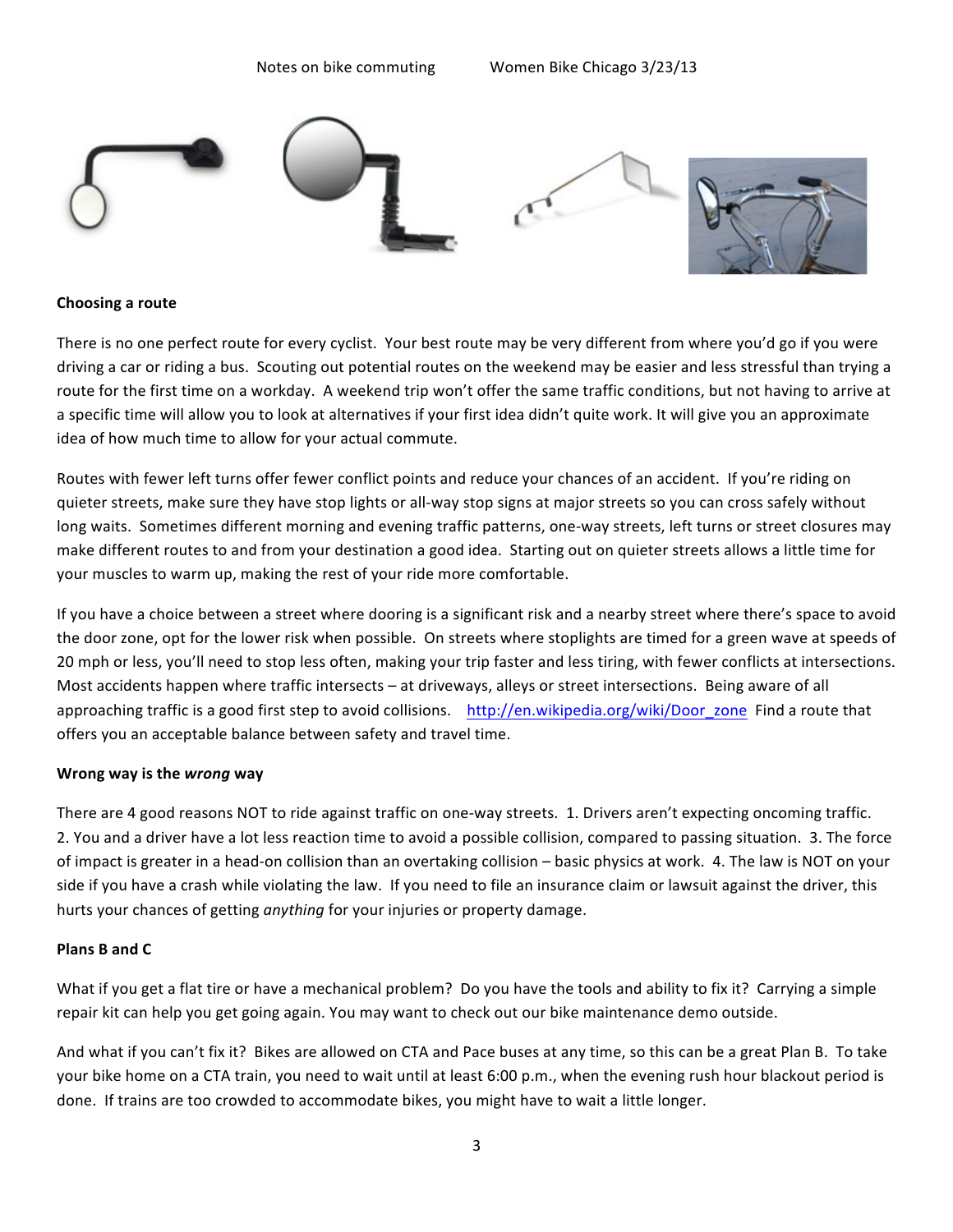Get familiar with bike shops along your commute route, and near your home and job. You may be able to get simple emergency repairs during your lunch or after work – at least enough to get you home. For more complex repairs, you might have to leave it and use transit until the bike is fixed. If your bike is well maintained, those emergencies should be rare. Plan for regular maintenance when weather is bad, or when you can spare the bike for a few days.

# **Traffic safety**

Communicating well and riding in a predictable way can make you safer by helping drivers and pedestrians anticipate what you'll do. A friendly smile and a wave can defuse a lot of potentially tense situations. Your voice, a bike bell or a whistle can help get the attention of a distracted driver, a pedestrian or another cyclist to avoid a collision.

Buses and cabs require some special precautions. If you're riding on a bus route, watch for bus stop signs ahead. If a bus is approaching you from behind, a glance in the mirror or over your shoulder may tell you if it's pulling over to stop. If it's unclear what the bus is going to do, a quick wave to get the bus driver's attention, followed by pointing at the bus stop and shrugging your shoulders may be enough to get the bus driver to use a turn signal if s/he is going to stop. Passing a bus is generally safer on the left than on the right, where you could get trapped if the bus is pulling over.

A little bit of cooperation can go a long way. If the bus isn't stopping and needs to pass you, move to the right when it's safe to do so, and let it go. If you delay a bus, you're not just slowing down the driver. You could be making a lot of people late to their destinations.

Cab movements are more complicated. If a cabbie doesn't have a passenger, it's a safe bet that s/he is probably looking for one. If you see someone ahead waving at the cab, do NOT get between the cab and that potential fare. If a cab does have a passenger, that passenger's body language sometimes gives more clues than the driver about what will happen next. If you're not sure what a cab is going to do next, try to stay clear of it.

### **Buses'and'trucks require'special'precautions**

Whether or not you choose to commute on a bus route, there will be times when you encounter buses or trucks in traffic. As a general rule, the bigger the vehicle, the bigger the blind spots. If you're behind the driver and you can't see either of the side mirrors, the driver **cannot** see you. If you're even with or ahead of the driver and can't see the driver's eyes if you're looking in that direction, assume that the driver **cannot** see you. Pass or slow down to minimize time spent in the driver's blind spots, especially where turns or lane changes are possible. If you're next to a large vehicle at a stoplight or stop sign, pass safely if you're able, otherwise do what you can to make sure that the driver sees you. Allow a LOT more space than you would near a car. The "no zones" shown in this illustration are a truck's blind spots, which may extend across more than one adjacent lane. CTA bus drivers are better able to see you in front of them than truck drivers due to larger windshields and lower seating position.

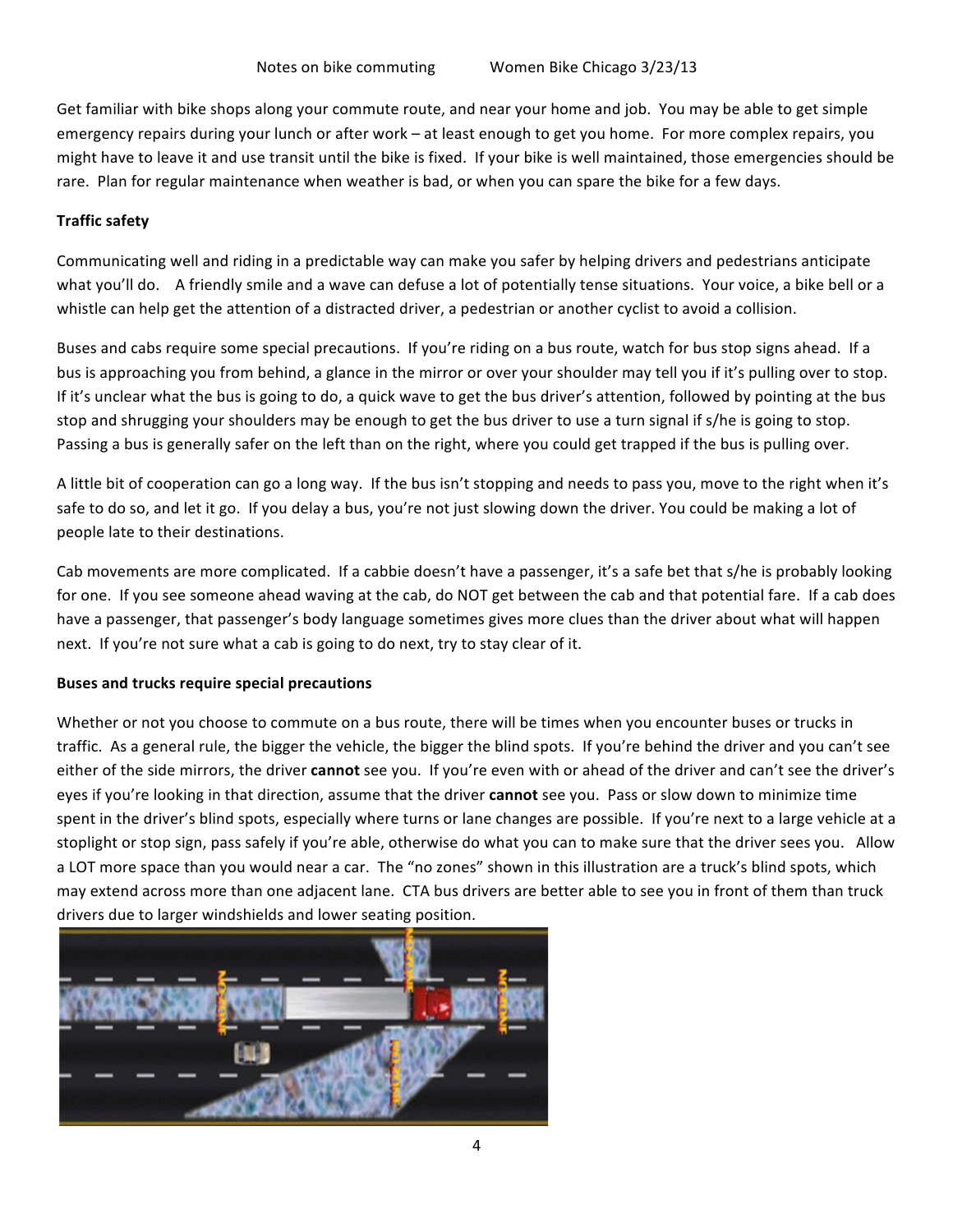Remember that longer vehicles make wide right turns. If you're stopped at a light and a truck pulls up on your left, check for a right turn signal and make sure the driver sees you, getting clear of its path as soon as possible. Stop and get up on the sidewalk if the driver starts to turn before you're clear. If a large vehicle is behind you, remember that its stopping distance is MUCH longer than yours. If you need to make a sudden stop, make sure that you're not in its path.



To learn more about traffic safety, check out the traffic skills session outside after this presentation.

# **Road'rage and'accidents**

If you ride in traffic regularly, sooner or later you will probably encounter road rage. Staying as calm and focused as possible can help you stay out of harm's way.

If a driver is actively trying to hit you, take evasive action if possible. Call out "Help! Call 911! Call police!" to attract the attention of witnesses. This may scare off some would-be attackers. Veering to the right (out of traffic) and hitting the brakes can sometimes get you out of the car's path. Duck between parked cars or walk your bike onto the sidewalk. If the driver is lying in wait or making repeated attempts, pull over and call 911. Be visible in doing it. Take refuge at a nearby open business, police or fire station, park or the house of someone you know if the threat is extreme. In over 15 years and 18,000 miles of riding in Chicago, I've only experienced this level of threat once. I escaped injury by ducking between parked cars. Hopefully you will never have this experience.

In case of a threat or accident, take a picture of the car and license plate if at all possible, or write down the license plate # and a description of the car. If you can take an in-focus picture, that's worth a lot more. When adrenaline is pumping, it's easy to get digits scrambled before you write them down. If there are witnesses, get their contact info. If you were physically harmed or threats were made, call 911 to make a police report and get medical attention if needed. If it's a cab, you should also call 311 and make a report to Chicago's Division of Consumer Affairs, which regulates cabs. They take these situations seriously and *will* follow up if you've got enough info to properly identify the cab.

Program the number of the Crash Support Hotline (312-869-HELP (4357)) into your cell phone. If you need assistance, they can connect you with the appropriate resources. http://www.activetrans.org/crashsupport

### **Locking'up**

If your job offers indoor secure space for bike parking, your theft risk should be minimal. Some buildings have secure bike rooms accessible by a key or RFID card (often for a nominal fee). Most of us aren't that lucky. If you work near Millennium Park, the bike station might work for you. http://www.chicagobikestation.com/

When you lock up your bike, it's important to secure the frame AND both wheels. Cable locks are worthless against all but the most amateur thieves. Don't bother. No lock is 100% theftproof, but if you take reasonable precautions, your bike is likely to be waiting for you when you return. http://www.activetrans.org/commute/tricks-tips/parking

Don't lock up to a "sucker pole" – a sign pole that wiggles in its base when you grab it. A thief can easily remove it and steal your bike without touching your lock.